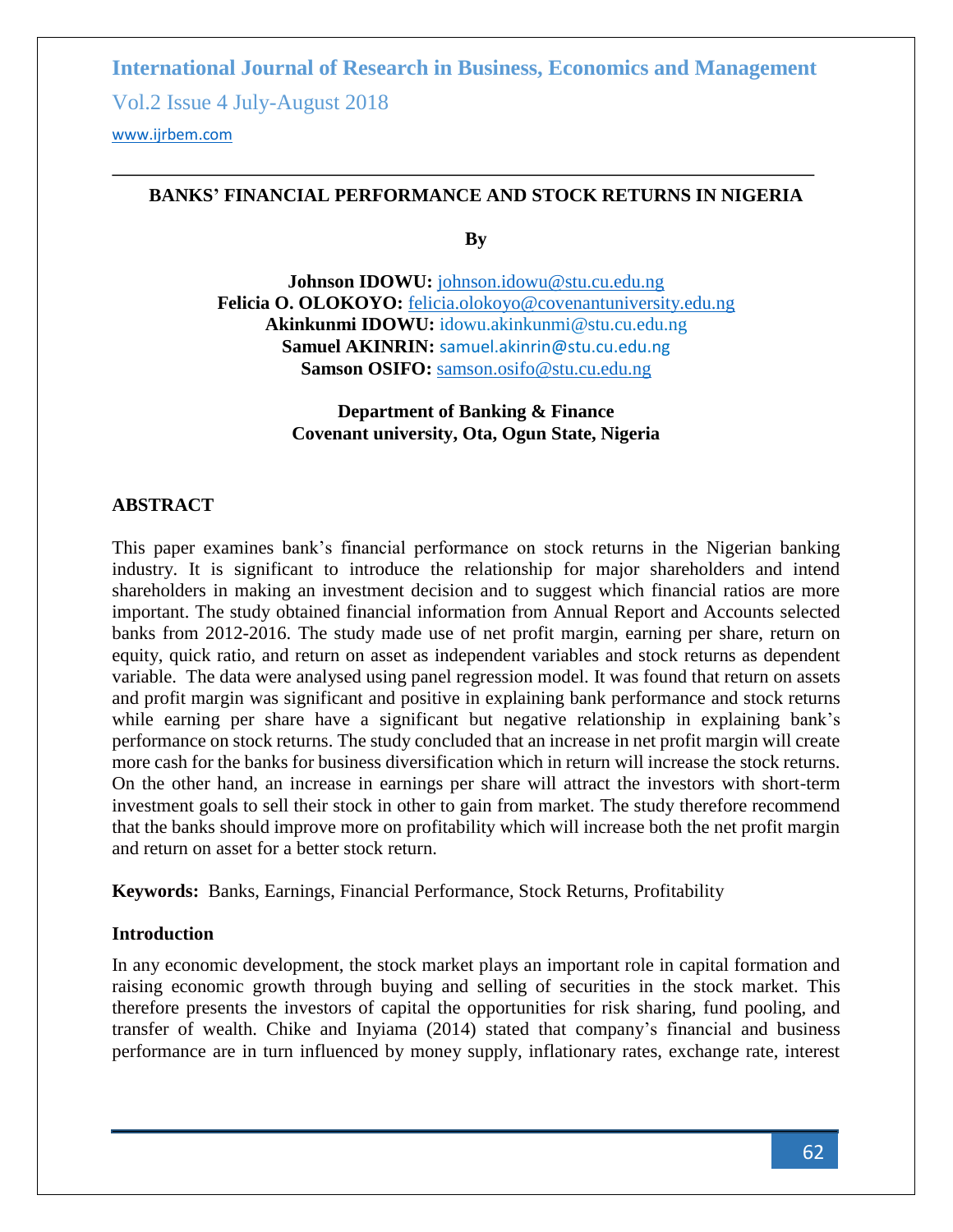Vol.2 Issue 4 July-August 2018

<www.ijrbem.com>

rate, performance of the financial market, economic conditions, capital market, changes in government policies, regulations and laws as well as global competitive factors

In recent time, the investment opportunities in the stock market has become attractive to both the local and foreign investors. These activities have enable the regulators to evaluate and monitor the trading activities of the stock market. Also, the activities of the regulators especially the Nigerian Stock Exchange (NSE) in easing the access to stock/capital market as attracted the interest of number of individuals, small investors and top-class investors within and outside the country. The expectation of market stability and high returns has been a major objective that motivates companies or investors to invest in stocks. However, high rate of return in stock market is influenced by the monetary policy, financial policy, macro-economic factors, foreign/international trade policy and other internal factors. Financial Information in the annual accounts and reports of a company is among various information the investors or potential investors is adopting in making investment decision.

Investors review company's annual financial accounts and reports to evaluate the historical and current financial performance of a company to project the future financial performance of a company. Khan and Rafiq, (2013), emphasis that investors expected to earn a certain return in their investment in bank stocks. Any results below this expectation will affect investment decision of the investors which in return may affect their attitude towards the stock price and the expected returns. They further explained that the financial managers or analysts value corporate financial decisions in analysing and evaluating the stock price of the firms traded in the secondary market. The investors hereby evaluate firm's performance with their expectations about future prospects of the stock price by changing the quantity demanded and supplied, at a certain price. To evaluate and adjust share prices investors need very sound knowledge of major factors that influences share price movements.

The annual account and reports of a company provide financial information about performance and fiscal health of the company. It helps the financial managers to evaluate the financial position of the company such as; Statement of comprehensive Income, Statement of Financial Position (Balance Sheet), and Statement of cash flow. The Statement of Comprehensive Income shows the income and expenses reports of a company's financial performance over a specific financial period. It reports the income generated by the company, the expenses incurred that resulting in the profits/losses for the period (Income = Revenue – Expenses). The Statement of Financial Position shows the financial statement of a company which details the assets, equity and the liabilities as at a specific period. The balance sheet is a summary of total assets, total liabilities and capital/equity. The Statement of Cashflow shows the summary of company's cash inflows and outflows during the specific period. The statement includes the operating activities, investing activities and financing activities. However, these financial reports can be misleading to investors.

Thus, this paper sets out to answer the following research questions: What are the interactive relationships between quick ratio, earnings per share, return on assets, return on equity, net profit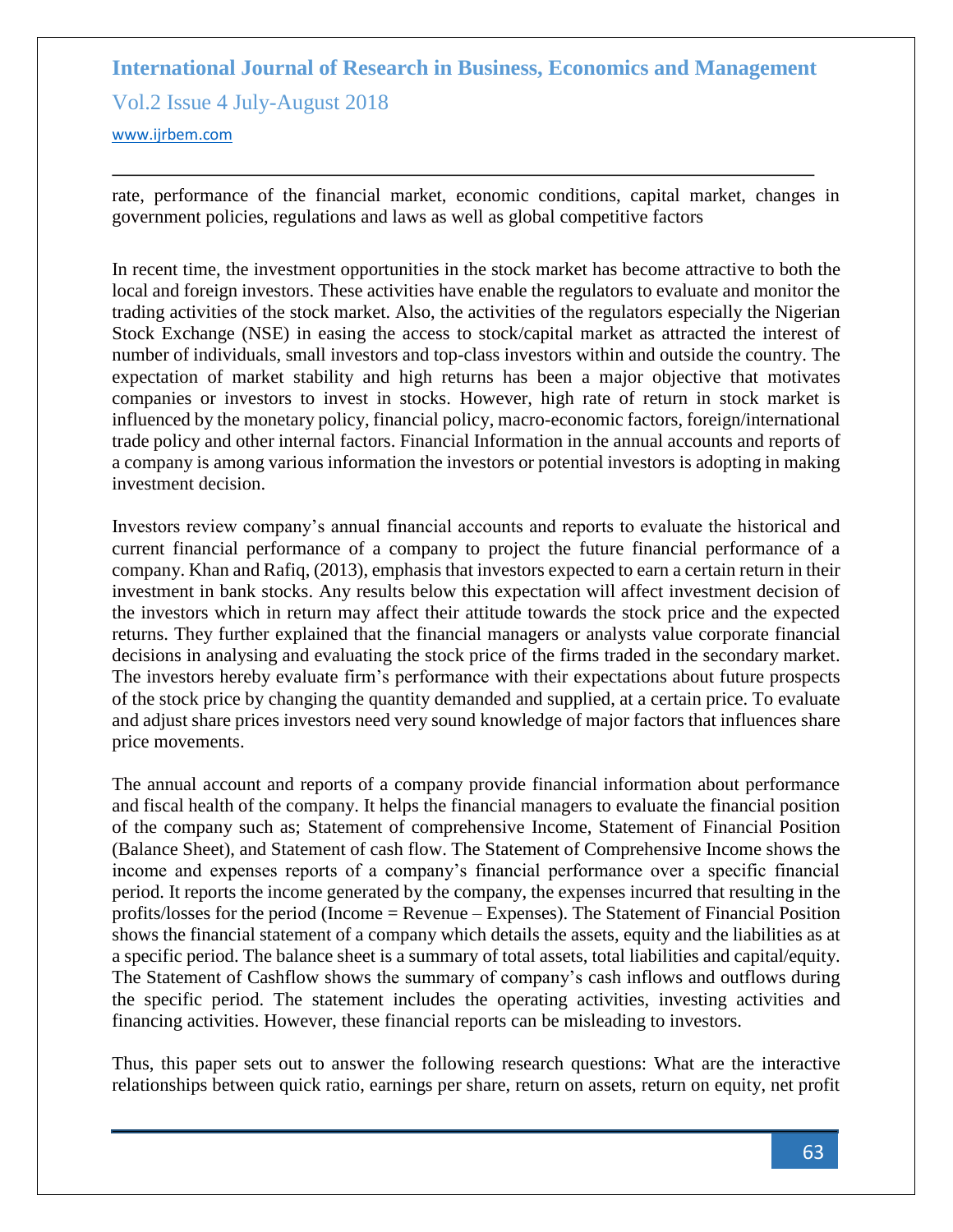Vol.2 Issue 4 July-August 2018

<www.ijrbem.com>

margin and stock return? The paper also evaluates banks' financial performance through net profit margin, earning per share, return on equity, quick ratio, and return on asset on Stock Prices of selected banks in Nigerian banking industry; considering the contribution of the sector to national economy. Following this introductory section, the other sections of the paper are arranged into four part which reviewing the existing related literature, methodology for data analysis, the empirical results, summary, conclusion and policy recommendation.

### **Literature Review**

Umar and Musa (2013) measured in their study the relationship between firm's stock prices and earning per share. The study analysed the impact of firm's stock prices and earnings per share between 2001 to 2009. From a population of 216 firms, the study also used ordinary least squares (OLS) of about 140 Nigerian firms trading on the floor of the Nigerian Stock Exchange (NSE). The results show that firm's EPS has no relationship or significant impact on stock prices and should not be used to predict the behaviour of stock prices in Nigeria. Contrarily, Ball and Brown, (2001) revealed that that there is positive significant relationship between firm's stock price and EPS.

Bagherzadeh, Safania and Roohi (2013), explained the relationship that exist between current ratio and stock prices of the firms listed on the FTSE, India. The cross-sectional correlation model was used to analyse the data. The study which exclude the financial and investment companies consist of 317 firms, for a period of 4 years from 2009 to 2012 and they found out that there is significant and positive relationship between the variables expressed.

Menaje (2012) examined the relationship between firm's financial performance and stock price of the companies listed in Philipine. The study aimed to determine and examine the relationship between financial variables and stock price of listed firms on the Philippine Exchange Market. To evaluate the relationship between variables, return on assets and earning per share were used as independent variables and the Share Price as dependent variable. The study sampled 50 publicly listed companies for the year 2009. The results using multiple regression showed that there is a strong, positive relationship between EPS and Share price while the relationship between return on asset and share prices showed a weak negative correlation.

Peter and Simon (2013), studied the impact of the financial performance indicators on the market price of share in commercial banks of Kenya. The study explored the firms cost to income ratio, total assets and total liabilities as independent variables, and market share price as the dependent variable. The sample size consists of 10 deposit money banks listed on the Nairobi Stock Exchange (NSE), Kenya for the year 2004 to 2011. The study analyzed the impact of the three independent variables on the market share price and the result showed that there is significant relationship between cost to income ratio, total assets and liabilities on market share prices.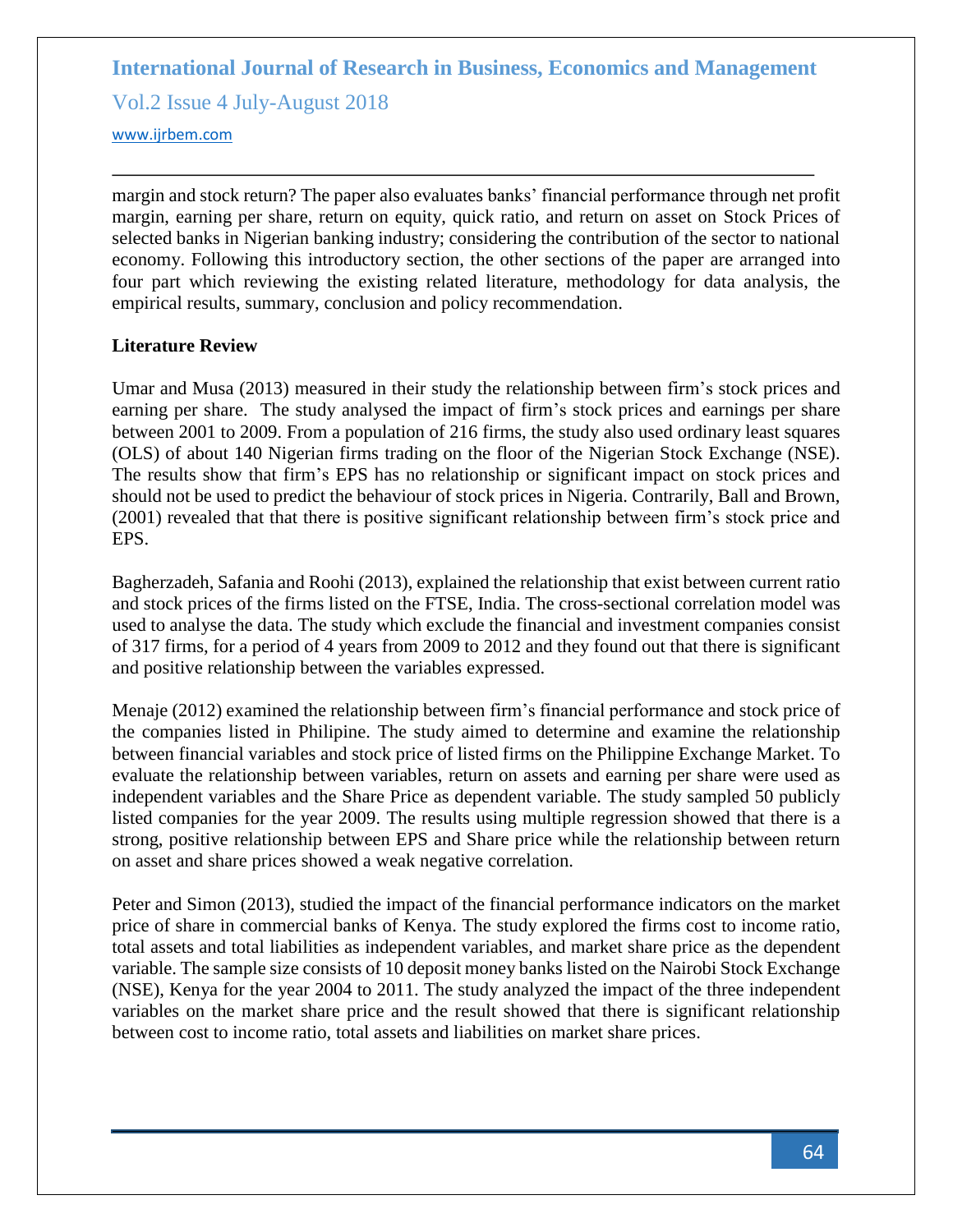Vol.2 Issue 4 July-August 2018

<www.ijrbem.com>

Muhammad and Tijani (2013) examined the impact of earnings per share on stock prices of companies listed on the Nigerian Stock Exchange (NSE). The study used a simple linear regression model to examine the relationship that exit between independent variable (EPS) and dependent variable (Stock price). With the sample size of 140 companies listed on NSE between 2005 and 2009, the result showed that EPS have an insignificant relationship on stock price of the Nigeria companies. The study concluded that the stock prices of Nigeria companies cannot be predicted by EPS.

### **Methodology**

The study is designed to examine the Bank's financial performance on stock returns in Nigeria banking industry. Five major banks were selected in Nigeria which are all listed on the Nigerian Stock Exchange. The banks include Access Bank Plc, First Bank Limited, Guaranty Truth Bank Plc, United Bank for Africa (UBA) and Zenith Bank Plc**.** The data used to measure the impact of Bank's financial performance were extracted from the annual account and reports of the selected banks spanning 2012 to 2016.

The panel regression analysis model was employed for the data analysis. It helps to understand how a change in dependent variable will cause a change in an independent variable. The following regression analysis models were used:

 $\mathbf{SR} = \beta 0 + \beta 1 \mathbf{QR} + \beta 2 \mathbf{ROA} + \beta 3 \mathbf{ROE} + \beta 4 \mathbf{NPM} + \beta 5 \mathbf{EPS} + \mathbf{e}$ 

Where:

SR= Stock Returns

 $β0 = Coefficient of Intercept (Constant)$ 

 $β1 – β5 = Coefficients of Slop$ 

- QR = Quick Ratio measured as the proportion of current asset minus stock to current liabiities
- ROA= Return on Assets measured as the percentage of profit a company generated in relation to its overall resources (assets)
- ROE = Return on Equity measured as amount of net income returned as a percentage of shareholders' equity

NPM= Net Profit Margin measured as percentage of total revenue to total turnover

EPS= Earnings per Share measured as the proportion of profit attributable to shareholders to the weighted average number of the shares.

 $e = it$  is an error term.

**Empirical Results Descriptive Statistics**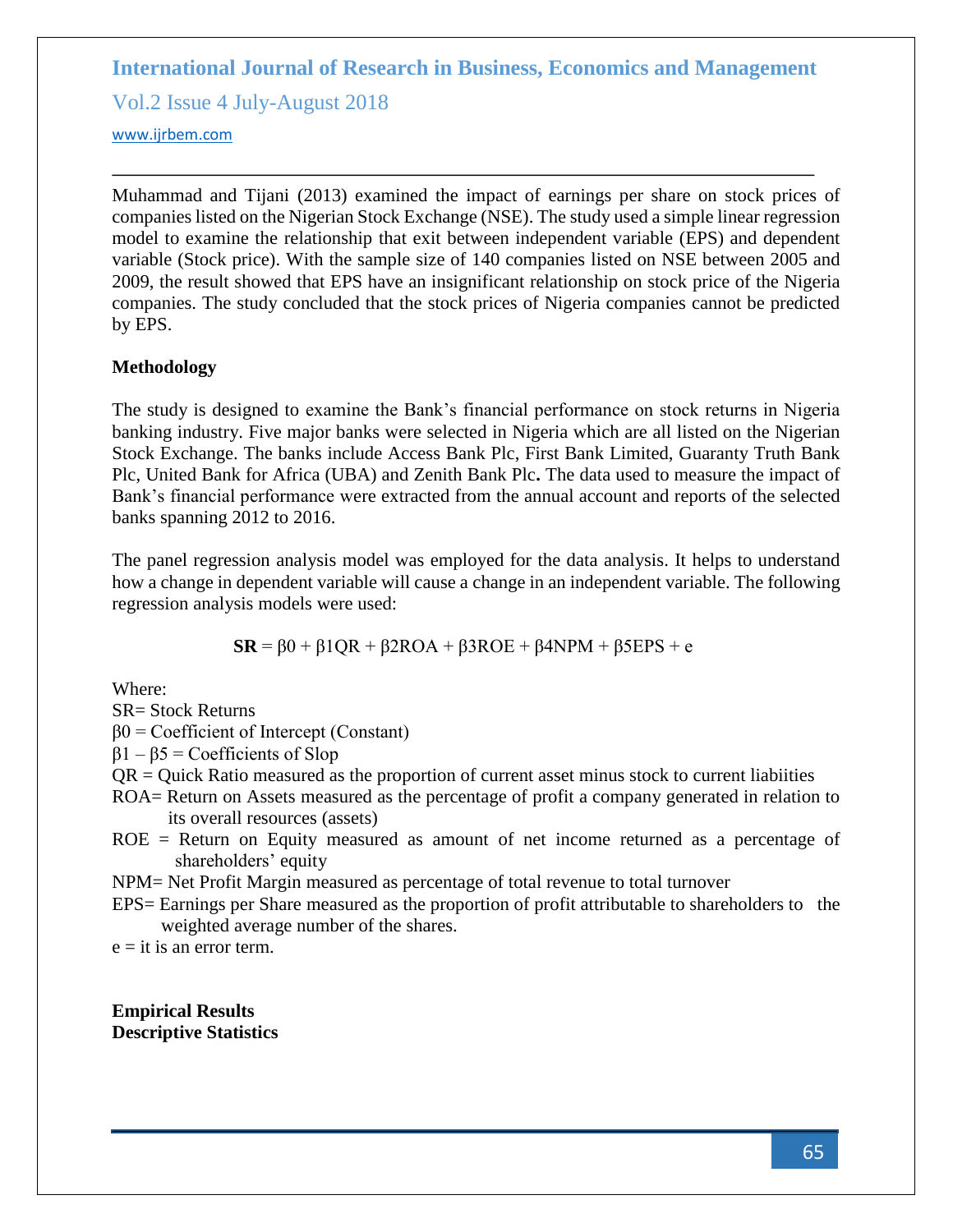Vol.2 Issue 4 July-August 2018

<www.ijrbem.com>

The study uses the descriptive statistics which measure mean, median, standard deviation, skewness, kurtosis, maximum and minimum of the sample to evaluate the data variation in the Banks.

|                 | <b>EPS</b> | <b>NPM</b> | QR       | <b>ROA</b> | <b>ROE</b> | <b>SR</b>  |
|-----------------|------------|------------|----------|------------|------------|------------|
| Mean            | 7.068      | 1.270425   | 6.873    | 0.571853   | 2.362778   | 0.786218   |
| Median          | 4.575      | 0.7605     | 5.775    | 0.510375   | 1.5285     | 0.446258   |
| Maximum         | 78.3       | 28.34775   | 56.85    | 5.03325    | 73.8765    | 15.10838   |
| Minimum         | $-46.2$    | $-52.5405$ | 1.425    | $-4.0155$  | $-19.674$  | $-5.08664$ |
| Std. Dev.       | 10.12145   | 5.645445   | 5.464635 | 0.659498   | 5.7942     | 2.499735   |
| <b>Skewness</b> | 9.380115   | $-14.7192$ | 38.09591 | 0.01203    | 60.865     | 8.568653   |
| Kurtosis        | 105.9137   | 311.4792   | 266.3268 | 159.9091   | 694.8954   | 58.2605    |
| Jarque-Bera     | 12182.98   | 140626     | 108761.2 | 31468.77   | 778223.3   | 2620.835   |
| Probability     | 0          | 0          |          | Ő          | O          | $\Omega$   |
| Sum             | 2120.4     | 381.1268   | 2061.9   | 171.555    | 708.8333   | 235.8642   |
| Sum Sq. Dev.    | 4084.087   | 1270.594   | 1190.509 | 17.33949   | 1338.434   | 249.1142   |
| Observations    | 40         | 40         | 40       | 40         | 40         | 40         |

#### **Table 1: Descriptive Statistics**

Source: Results obtained from data analysis

The table above shows the values of descriptive statistics. The earning per share has the maximum and highest value of mean. The mean value is 7.068 while the maximum value of earning per share is 78.3 having a standard deviation of 10.12145. The net profit margin has mean vale of 1.27 with maximum value of 28.35 while the standard deviation is 5.65. The mean value of quick ratio is 6.873 while maximum value is 56.85 with standard deviation of 5.46. Return on assets has mean value of .57 which was the least while the maximum value is 5.03 having a standard deviation of 0.66. The return on asset has the least result of the variable from the panel regression analysis. Finally, the mean value of return on equity is 2.363 with maximum value of 73.88 while the standard deviation 5.79. In summary, the result shows that quick ratio, earning per share and return on equity have the highest values from the result while the return on asset has the least value.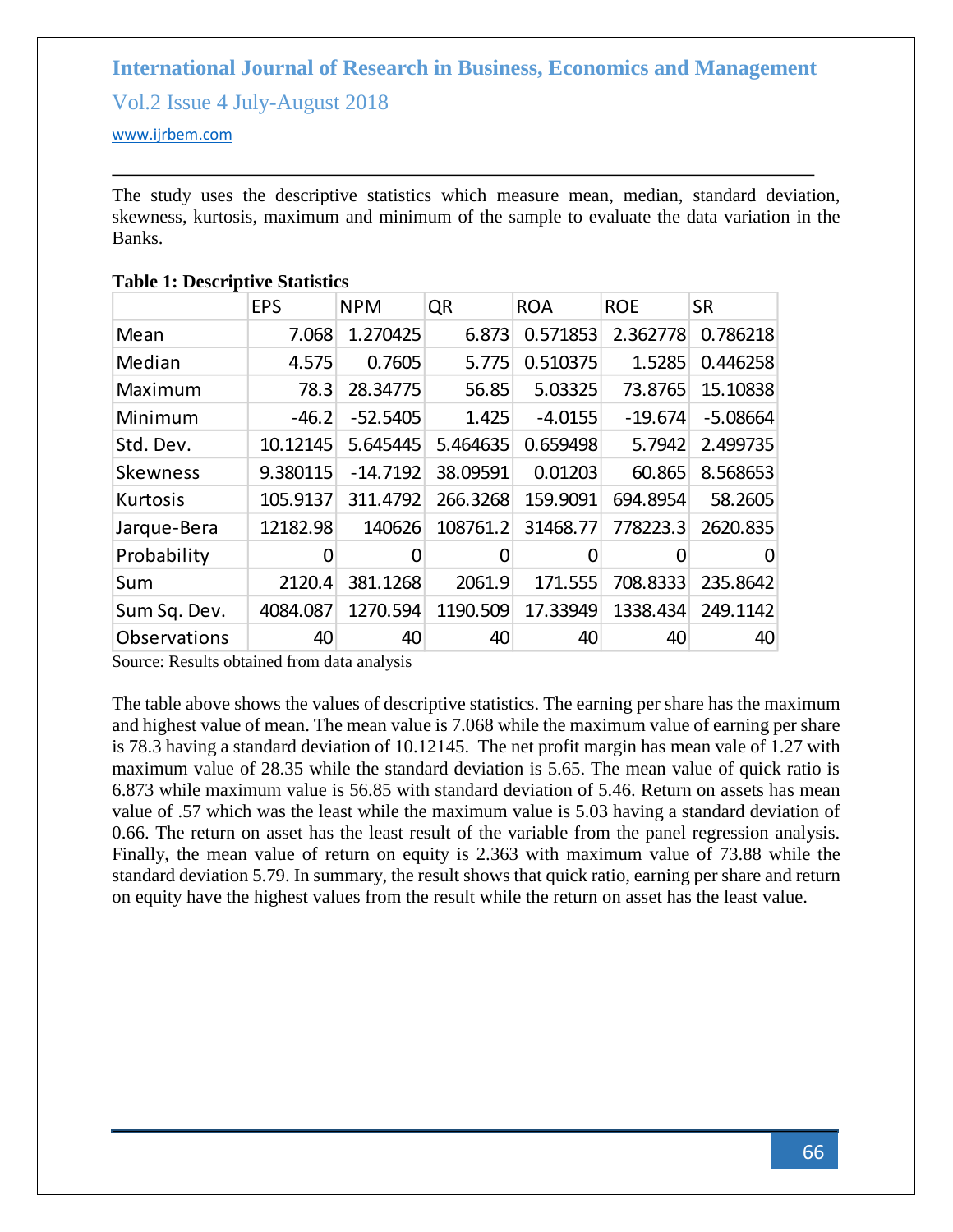Vol.2 Issue 4 July-August 2018

<www.ijrbem.com>

| Dependent Variable: SR    |             |                    |             |        |  |  |  |  |  |
|---------------------------|-------------|--------------------|-------------|--------|--|--|--|--|--|
| Variable                  | Coefficient | Std. Error         | t-Statistic | Pro.   |  |  |  |  |  |
| $\mathsf{C}$              | 0.0110      | 0.0320             | 0.3426      | 0.7322 |  |  |  |  |  |
| ROE <sub>-?</sub>         | $-0.0305$   | 0.0280             | $-1.0890$   | 0.2771 |  |  |  |  |  |
| NPM ?                     | 0.0517      | 0.0216             | 2.3973      | 0.0090 |  |  |  |  |  |
| EPS ?                     | $-0.0334$   | 0.0103             | $-3.2552$   | 0.0008 |  |  |  |  |  |
| ROA ?                     | 1.2831      | 0.3414             | 3.7583      | 0.0002 |  |  |  |  |  |
| QR ?                      | 0.0309      | 0.0263             | 1.1754      | 0.2408 |  |  |  |  |  |
|                           |             |                    |             |        |  |  |  |  |  |
| R-squared                 | 0.4483      | Mean dependent var |             | 0.1048 |  |  |  |  |  |
| <b>Adjusted R-squared</b> | 0.4120      | S.D dependemt var  |             | 0.3333 |  |  |  |  |  |
| SE of regression          | 0.3192      | Durbin-Watson Stat |             | 2.3645 |  |  |  |  |  |
| Sum squared resid         | 29.9489     |                    |             |        |  |  |  |  |  |
| Log likelihood            | $-80.0380$  |                    |             |        |  |  |  |  |  |
| F-statistic               | 6.4129      |                    |             |        |  |  |  |  |  |
| Prob(F-Statistic)         | 0.0000      |                    |             |        |  |  |  |  |  |

Table 2: Regression Analysis Result

Source: Results obtained from data analysis

From the table above, the result show that net profit margin (NPM) has the highest coefficient value of 0.0517, which means that 5.17% stock returns variation can be explained by the NPM variation. T-value at 2.397 and p- value is < 0.05 explained a significant relationship between NPM and stock returns. This implies that a unit increases in NPM will increase the stock returns at 0.05 units.

Return on asset has a coefficient value of 1.283 which indicates that 128.31% stock returns variation can be explained by return on assets variation. T-value at  $3.7582$  and p- value is  $< 0.005$ explained a significant relationship between return on asset and stock returns. This implies that a unit increases in return on assets will increase stock returns at 1.28 units.

Return on equity (ROE) has a negative coefficient value of -0.03, which means that there is adverse variation of stock returns of 3% explained the impact on ROE. T-value at -1.0889 and p- value at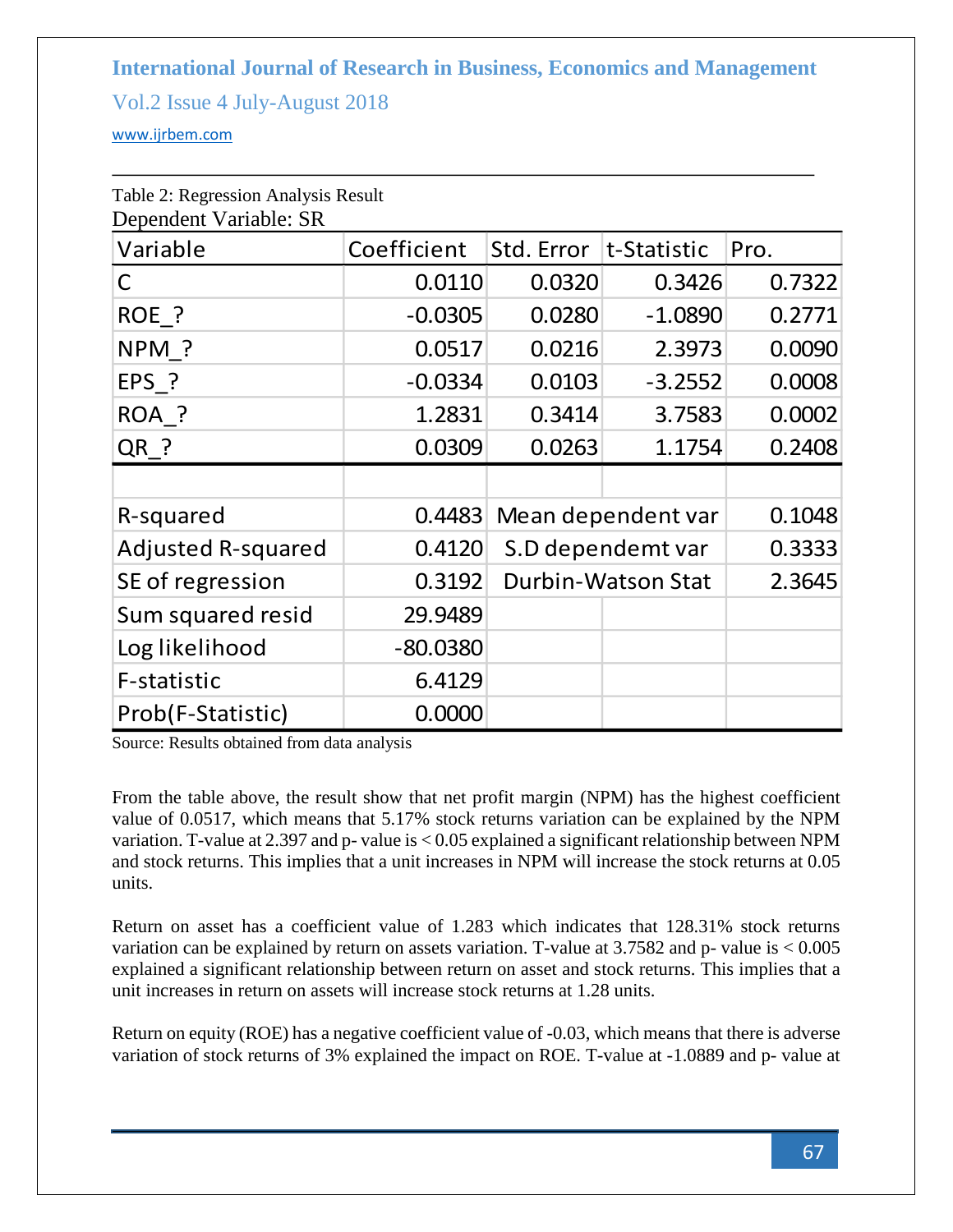Vol.2 Issue 4 July-August 2018

<www.ijrbem.com>

> 0.05 explained an insignificant relationship between return on equity and stock returns. This implies that a unit increases in ROE will cause the stock returns to decrease at 0.03 units.

Quick ratio has a positive coefficient value of 0.03, which means that 3% stock returns variation has been explained by quick ratio variation. T-value at 1.175 and p- value at  $>0.05$  explained an insignificant relationship between quick ratio and stock returns. This implies that a unit increase in quick ratio will cause 0.030 units increase in stock returns.

The value of R-square is 0.448, this implies that all selected independent variables only have 44.8% degree of influence on the stock variation. The value of the Adjusted R-square is at 0.4120, this explained that an increase in the selected independent variables used for this study will cause 41.20% rate of adjustment.

### **Hypothesis testing**

The hypotheses tested were stated in their alternate forms as follow: **H1a**: Earnings per share has a significant impact on stock returns. (Accept) **H1b**: Net profit margin has a significant effect on stock return. (Accept) **H1c**: Quick ratio has a significant influence on stock return. (Reject) **H1d**: Return on assets has a significant effect on stock return. (Accept) **H1e**: Return on equity has a significant impact on stock return. (Reject)

### **Conclusion**

The study examined Nigerian bank's financial performance on stock returns. Also, to determine the effect of changes in market prices of shares in Nigeria banking industry with changes in Net profit margin, earnings per share, quick ration, returns on equity and return on assets.

The study revealed that a change in net profit margin and return on asset will have a significant positive effect while a change in earning per share will have a significant negative effect on the stock returns. The study ascertained that increase in net profit margin will create more available cash for the banks which in return will increase the stock returns. This implies also that an increase in net profit margin will cause an increase in return on assets which will lead to increase in the bank's stock returns. On the other hand, increase in earnings per share will attract the investors with short-term investment goals to sell their stock in other to gain from market volatility which will cause a decrease in stock returns due to excess supply in the market. The excess supply in the market will make return on equity and quick ratio to have an insignificant impact on stock returns.

Based on the findings, the researchers recommend that the banks' should improve more on their profitability which will increase both the net profit margin and return on asset for a better stock returns. The bank activities and operational efficiency that may lead to increase in bank profit should be evaluated.